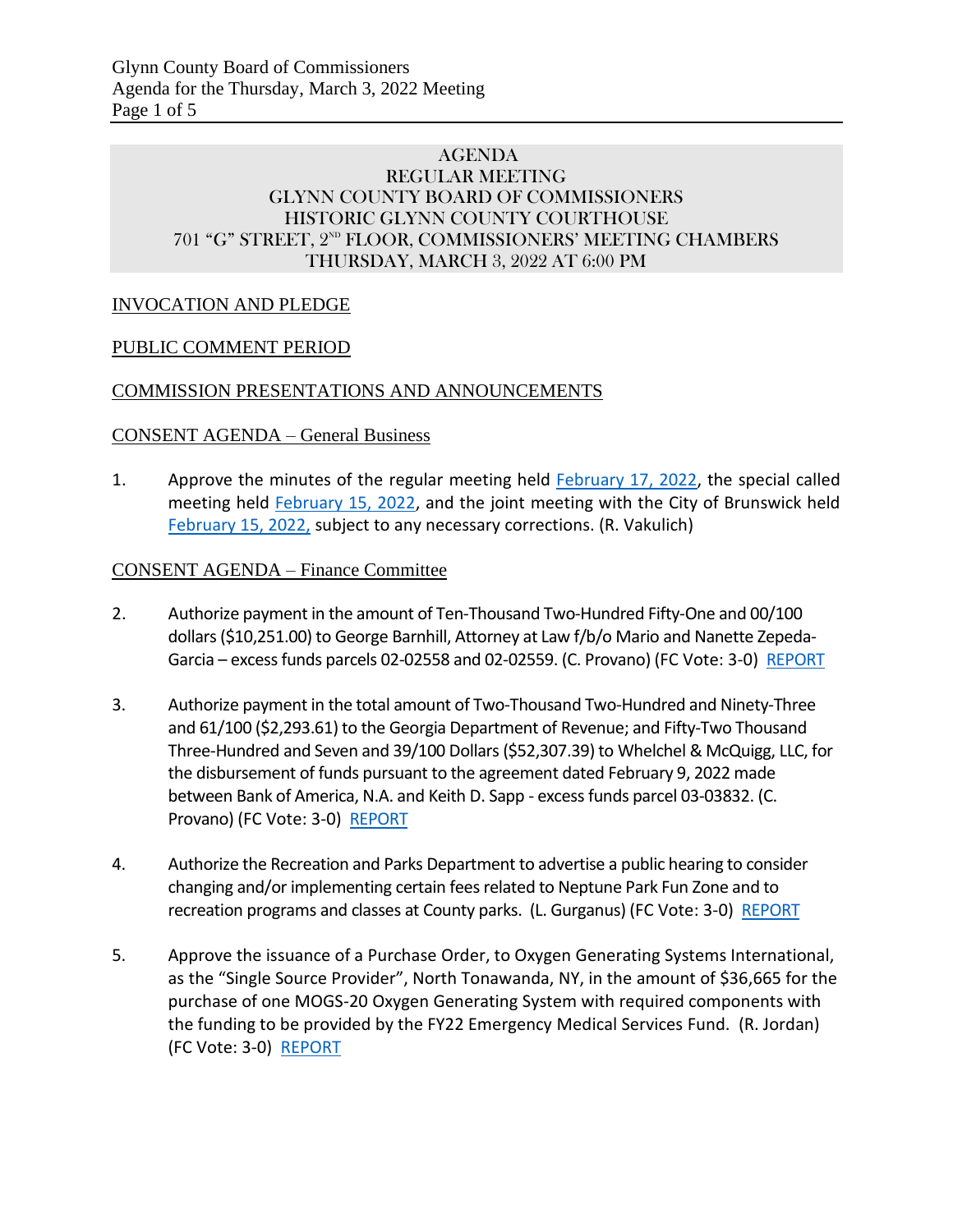- 6. Approve the issuance of a Purchase Order to STRYKER Medical as the "Single Source Provider", Chicago, IL, in the amount of \$37,684.71 for the purchase of (1) LifePak-15 monitor/defibrillator with accessories with the funding to be provided by the FY22 Emergency Medical Services Fund. (R. Jordan) (FC Vote: 3-0) [REPORT](https://www.glynncounty.org/DocumentCenter/View/74742/MEMO---EMS-Equipment-02-2022)
- 7. Approve the issuance of a Purchase Order, utilizing HGAC Buy Contract, to FRAZER LTD, St. Houston, TX, in the amount of \$235,600 for the purchase of one ambulance with funding to be provided by the FY22 Emergency Medical Services Fund. (R. Jordan) (FC Vote: 3-0) [REPORT](https://www.glynncounty.org/DocumentCenter/View/74744/MEMO---FRAZER-Ambulance)
- 8. Approve the Tower and Ground Lease Agreement with Senet Inc. for the lease of space on the Frederica Road Tower in the amount of \$4,800 with an increase of 6% per year for a term of five (5) years with an option of extending the lease for four (4) additional periods of five (5) years each. (C. Richardson) (FC Vote: 3-0) [REPORT](https://www.glynncounty.org/DocumentCenter/View/74745/MEMO---Frederica-Tower-Lease-with-Senet)
- 9. Approve the issuance of a purchase order to Mobile Communications America in the amount of \$149,759.16, to purchase and install police equipment for 14 Ford Explorer pursuit vehicles with funding to be provided by the FY22 Police Fund Budget. (J. Battiste) (FC Vote: 3-0) [REPORT](https://www.glynncounty.org/DocumentCenter/View/74746/MEMO---FY22-Explorer-Upfitting)
- 10. Authorize acceptance of the Employee Safety Grant from Association County Commissioners of Georgia Group Self-Insurance Workers' Compensation Fund in the amount of \$5,715.60 and to authorize an increase in the revenues and expenditures of the Workers' Compensation department by said amount. (O. Reed) (FC Vote: 3-0) [REPORT](https://www.glynncounty.org/DocumentCenter/View/74741/MEMO---EMPLOYEE-SAFETY-GRANT)
- 11. Contract with the Coastal Regional Commission to perform grant administration services for the 2016 CHIP grant, compensation for services not to exceed \$6,000, pending County Attorney's approval. (J. Dunnagan) (FC Vote: 3-0) [REPORT](https://www.glynncounty.org/DocumentCenter/View/74736/MEMO---CHIP-Consultant-Agenda-item)
- 12. Accept the 2022 Georgia County Internship Grant and amend the FY22 Police Fund Budget revenues and expenditures in the amount of \$2,607.60. (J. Dunnagan) (FC Vote: 3-0) [REPORT](https://www.glynncounty.org/DocumentCenter/View/74731/MEMO---ACCG-Grant-2022---Police-Dept-Item)
- 13. Accept the Project Funding Agreement between the Glynn County Board of Commissioners and the Gateway Behavioral Health Services agency, subject to the County Attorney's approval, in an amount not to exceed \$277,200, with funding to be provided by the American Rescue Plan Act (ARPA) funds. (T. Munson) (FC Vote: 3-0) [REPORT](https://www.glynncounty.org/DocumentCenter/View/74733/MEMO---ARP-Funding-Agreement-GATEWAY)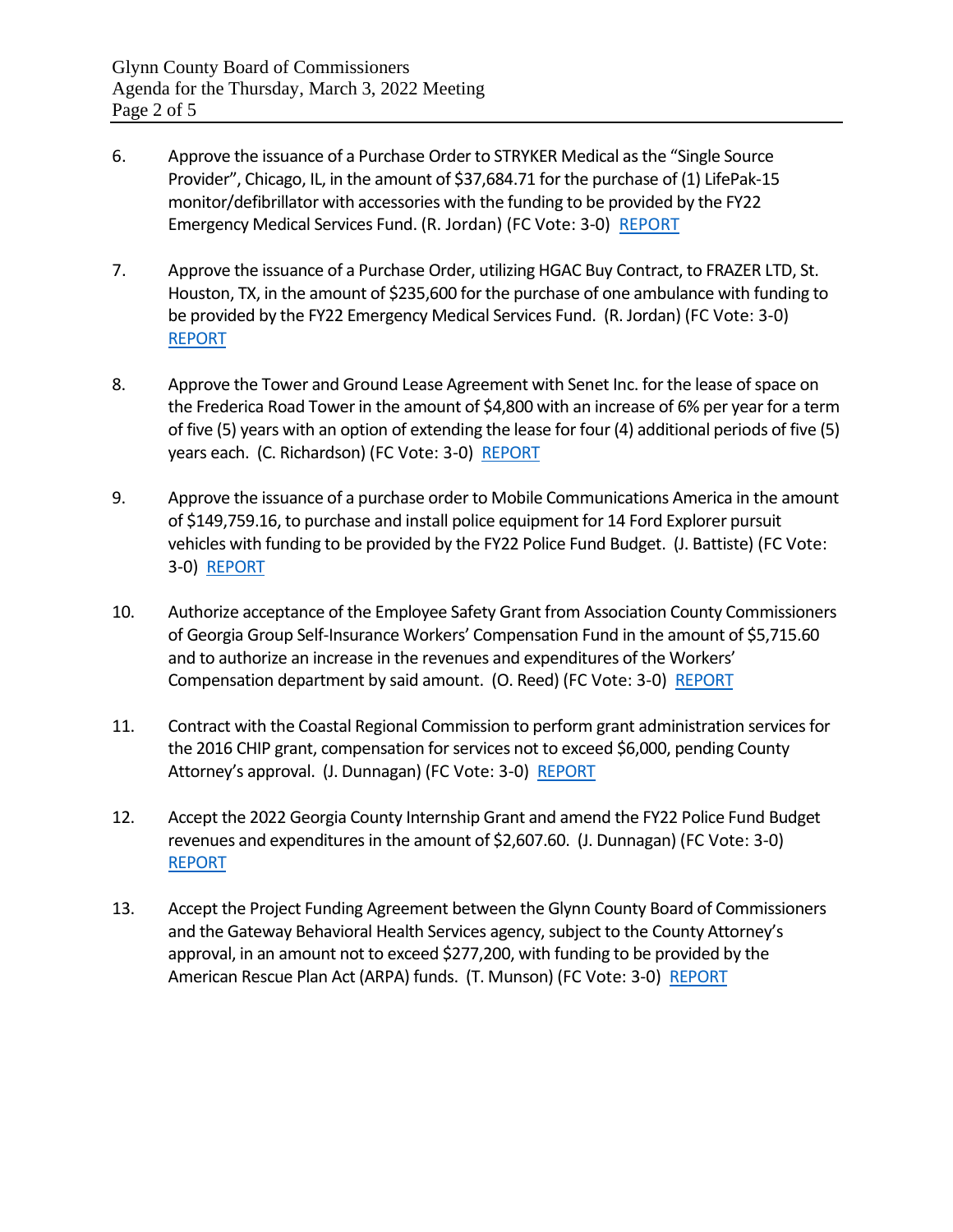- 14. Approve the Agreement with CyberSource to provide services in conjunction with Fiserv/First Data for Credit Card Services for our Short-Term Rental Software. (J. Dunnagan) (FC Vote: 3-0) [REPORT](https://www.glynncounty.org/DocumentCenter/View/74739/MEMO---CYBERSOURCE)
- 15. Approve the Second Amendment to the Short-Term Rental agreement to acknowledge that MuniRevs was obtained by GovOS and for a change order for Payment Gateway Integration for \$4,050 funded by the FY-22 IT Operating Budget. (D. Bragdon) (FC Vote: 3-0) [REPORT](https://www.glynncounty.org/DocumentCenter/View/74747/MEMO---GovOS-change-order)
- 16. Approve the FTR Recording Software as a Service agreement with For the Record the amount of \$8,388 with funding to be provided by the FY22 Capital Projects Fund -Information Technology Department Budget. (D. Bragdon) (FC Vote: 3-0) [REPORT](https://www.glynncounty.org/DocumentCenter/View/74743/MEMO---For-the-Record---Juvenile-Court)
- 17. Approve the attached Memorandum of Understanding with Social Opportunities & Active Recreation, Inc. (SOAR), and issue payment for \$10,000 to Special Olympics of Georgia in support of the local Special Olympics Program for FY23 which will begin on 07/01/2022 with funding to be provided by the FY23 General Fund Operating Budget. (J. Dunnagan) (FC Vote: 3-0) [REPORT](https://www.glynncounty.org/DocumentCenter/View/74752/MEMO---MOU-with-SOAR)
- 18. Award the contract for the July 4th fireworks show to Starfire Corporation in the amount of \$35,000 with funding to be provided by the FY22 Recreation Operating Budget.(J. Hagen) (FC Vote: 3-0) [REPORT](https://www.glynncounty.org/DocumentCenter/View/74750/MEMO---July-4th-Fireworks-Presentation-21422)
- 19. Approve entering into an instructor agreement with Danny Moore to instruct Pickleball lessons at County parks with funds from the FY22 and FY23 Recreation and Parks Department Operating Budget. (L. Gurganus)(FC Vote: 3-0) [REPORT](https://www.glynncounty.org/DocumentCenter/View/74749/MEMO---Instructor-Agreement-with-Danny-Moore)
- 20. Accept a \$5,000 donation from the Two-Way Sport Fishing Club and a \$4,300 donation from the Blythe Island Regional Park Boating and Fishing Club to be used to complete the Blythe Island Regional Park freshwater fishing platform project and amend the Recreation and Parks FY22 revenues and expenditures budget; and award the bid for IFB 22017 Blythe Island Regional Park Freshwater Fishing Platform to Sapelo Building Solutions, Inc. in the amount of \$119,300 with funding to be provided by the FY22 Capital Projects Budget (\$55,000), the At-Large Post 2 capital allocation of the Capital Projects Fund (\$55,000), and the donations of \$5,000 from the Two-Way Sport Fishing Club and \$4,300 from the Blythe Island Regional Park Boating and Fishing Club. (L. Gurganus)(FC Vote: 3-0) [REPORT](https://www.glynncounty.org/DocumentCenter/View/74734/MEMO---BIRP-Freshwater-Fishing-Platform-IFB-22017)
- 21. Authorize the use of up to \$15,000 of District 1 capital allocation funds to purchase materials/supplies needed to complete the drainage/pipe work for the Blythe Island Regional Park marina expansion project. (L. Gurganus)(FC Vote: 3-0) [REPORT](https://www.glynncounty.org/DocumentCenter/View/74735/MEMO---BIRP-Marina-Parking-Expansion-Project)
- 22. Exercise second-year option to Elite Maintenance and Contracting (formerly US Lawns) for Tasks 1,2 and 3 along with change order one for a total amount of \$45,080.64 with funding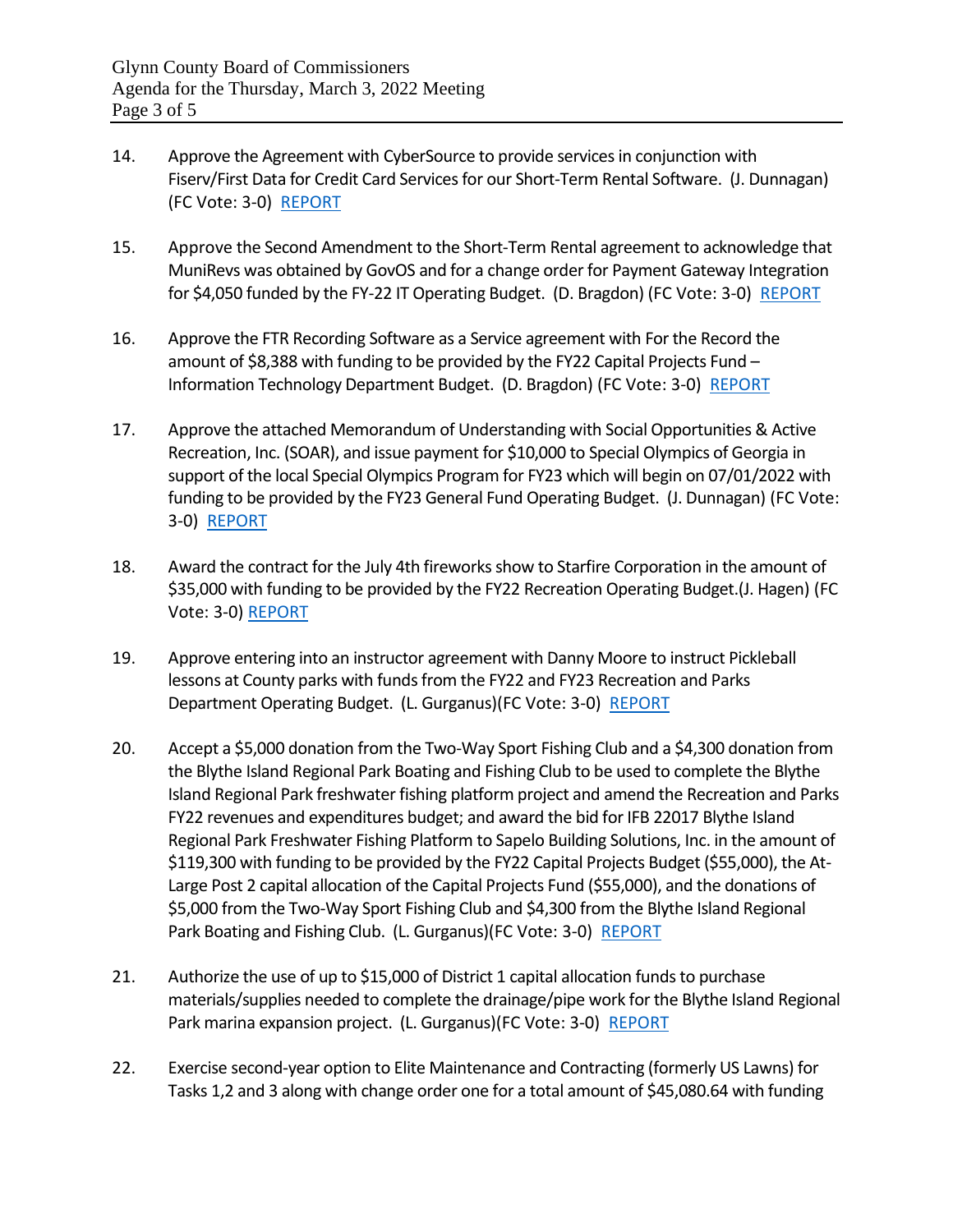to be provided by the FY22 and FY23 Public Works Operational Budget. (D. Austin) (FC Vote: 3-0) [REPORT](https://www.glynncounty.org/DocumentCenter/View/74738/MEMO---Courthouse-Maintenance-CY-22)

- 23. Exercise the third-year option with Thompson Consulting Services to provide Debris Monitoring services in the event of a man-made or natural disaster. (D. Austin) (FC Vote: 3- 0) [REPORT](https://www.glynncounty.org/DocumentCenter/View/74740/MEMO---Debris-Monitoring-Contract---2022)
- 24. Exercise the second-year option for tree removal and maintenance services with Jones Maintenance Company of St. Simons Island with funding to be provided by the FY22 Public Works Department operating budget effective July 1, 2022. (D. Austin)(FC Vote: 3-0) [REPORT](https://www.glynncounty.org/DocumentCenter/View/74755/MEMO--Tree-Services-22)
- 25. Exercise the fourth-year option with Creative Landscapes for right-of-way mowing and landscaping services at the Demere/Frederica Roundabout (Task 1) in the amount of \$7,500; for the Frederica/Lawrence Roundabout (Task 2) in the amount of \$2,800; for Sea Island Road-Demere to Frederica (Task 3) in the amount of \$8,700 for Lawrence Rd Roundabout to Hampton Point (Task 4) in the amount of \$18,600 and approve a change order for \$3,000 to add Demere East Beach roundabout for a total project amount of \$40,600 with funding to be provided by the FY23 Public Works Operating Budget. (D. Austin) (FC Vote: 3-0) [REPORT](https://www.glynncounty.org/DocumentCenter/View/74751/MEMO---Landscaping-SSI-23-003)
- 26. Exercise the third-year option for ground maintenance services to Creative Landscapes, with funding to be provided by the FY23 Recreation Department, Facilities Maintenance, and Fire Department's operating budgets in the total amount of \$98,100. (D. Austin)(FC Vote: 3-0) [REPORT](https://www.glynncounty.org/DocumentCenter/View/74748/MEMO---Grounds-Maintenance--2022---Third-option-year-003)
- 27. Award a contract to GWES, LLC for the St. Simons Island Village Drainage Improvement Project Phase 2 project design in the amount of \$41,300 with funding to be provided by the American Rescue Plan Act. (D. Austin) (FC Vote: 3-0) [REPORT](https://www.glynncounty.org/DocumentCenter/View/74732/MEMO---American-Rescue-Act-Village-Drainage-Phase-2---Design-award-002)
- 28. Award Old Cypress Mill sidewalk construction project to Swindell Construction Company, Inc., of Glennville, GA in the amount of \$814,685.50 with \$681,545.87 in funding provided by the Capital fund allocation for Commission District #4 and \$133,139.63 in funding provided by the Capital fund allocation At-Large Post #1. (D. Austin)(FC Vote: 3-0) [REPORT](https://www.glynncounty.org/DocumentCenter/View/74758/MEMO---Old-Cypress-Mill-Road-new-sidewalk-construction-project---16-Feb-22)

## GENERAL BUSINESS

- 29. Consider the issuance of a purchase order to McGrath Industries dba Talbot Tennis for RFQ #22-RP130 in the amount of \$46,595.00 with funding to be provided by the District 5 capital allocation fund. (L. Gurganus) [REPORT](https://glynncounty.org/DocumentCenter/View/74851/Combined-Memo-Selden-Park)
- 30. Consider approving the request to award the contract services for Coroner Transport Servicers to L.W. Jackson to do trips to the crime lab and back and Curtron Transport